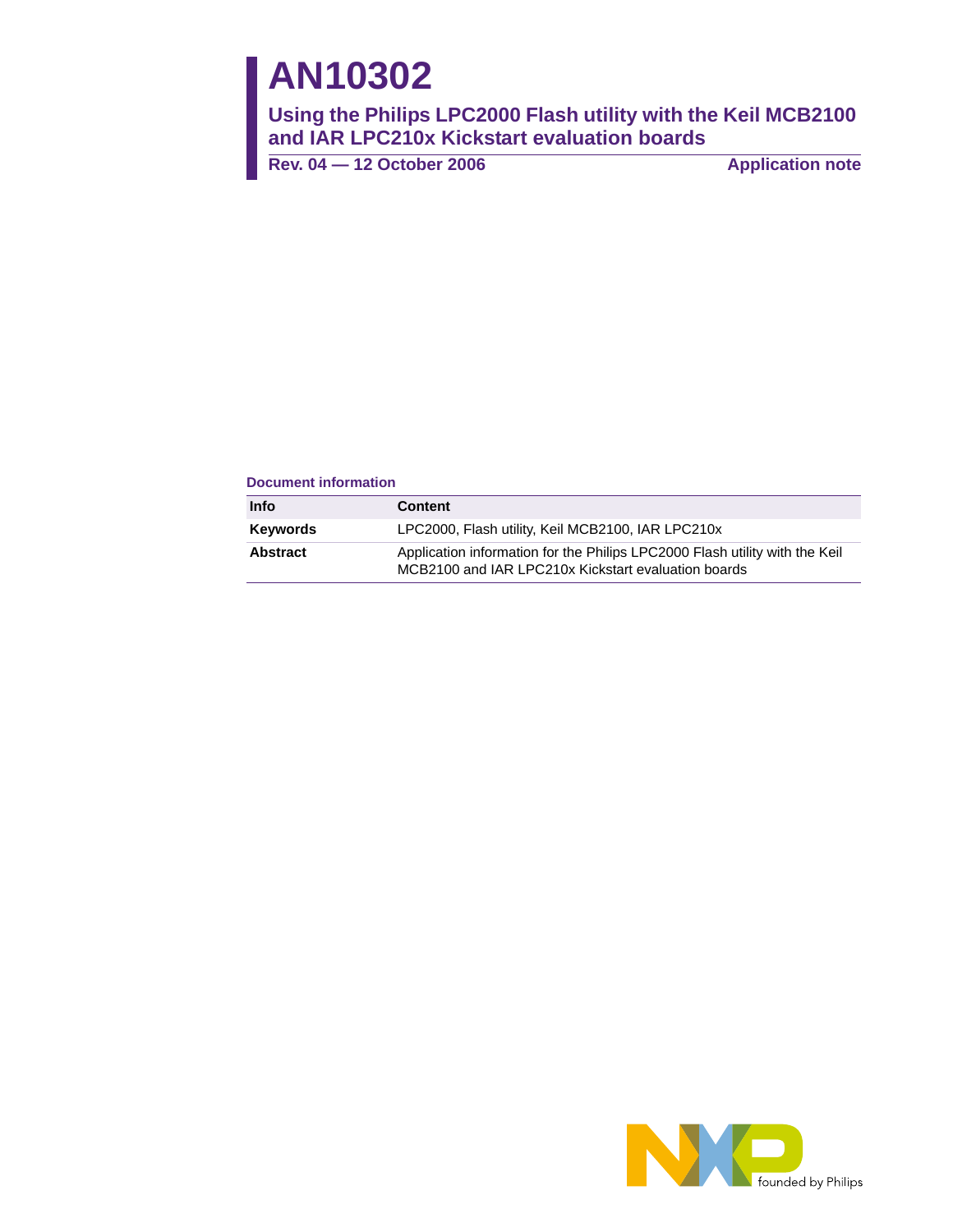#### **Revision history**

| <b>Rev</b> | <b>Date</b> | <b>Description</b>                    |
|------------|-------------|---------------------------------------|
| 04         | 20061012    | Fourth version<br>• Updated Figure 2. |
| 03         | 20040610    | Third version                         |
| 02         | 20040512    | Second version                        |
| 01         | 20040430    | Initial version                       |

### **Contact information**

For additional information, please visit: **http://www.nxp.com**

For sales office addresses, please send an email to: **salesaddresses@nxp.com**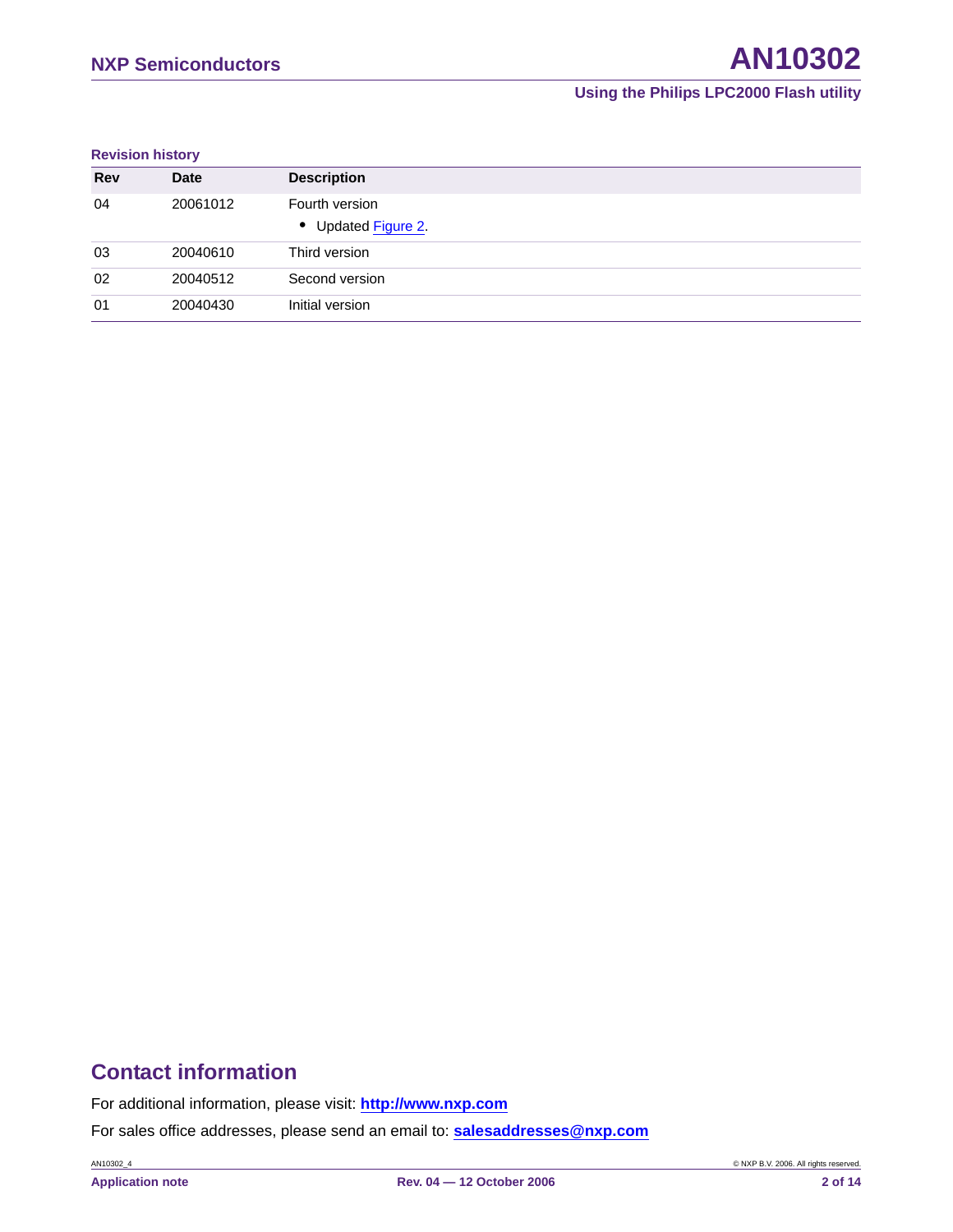### <span id="page-2-0"></span>**1. Introduction**

In-System programming (ISP) is a method of programming and erasing the on-chip flash or RAM memory using the boot loader software and a serial port. The part may reside in the end-user system. The flash boot loader provides an In-System Programming interface for programming the on-chip flash or RAM memory. This boot loader is located in the upper 8 kB of flash memory, it can be read but not written to or erased.

### <span id="page-2-1"></span>**2. LPC2000 ISP overview**

The flash boot loader code is executed every time the part is powered on or reset. The loader can execute the ISP command handler or pass execution to the user application code.

A LOW level, after reset, at the P0.14 pin is considered as the external hardware request to start the ISP command handler. The boot loader samples this pin during reset. Assuming that proper signal is present on X1 pin when the rising edge on RST pin is generated, it may take up to 3 ms before P0.14 is sampled and the decision on whether to continue with user code or ISP handler is made. If P0.14 is sampled LOW and the watchdog overflow flag is set, the external hardware request to start the ISP command handler is ignored. If there is no request for the ISP command handler execution (P0.14 is sampled HIGH after reset), a search is made for a valid user program. If a valid user program is found then the execution control is transferred to it. If a valid user program is not found, the auto-baud routine is invoked.

Pin P0.14 is used as hardware request for ISP requires special attention. Since P0.14 is in high impedance mode after reset, it is important that the user provides external hardware (a pull-up resistor or other device) to put the pin in a defined state. Otherwise unintended entry into ISP mode may occur.

[Figure 1](#page-3-0) shows the boot sequence of the LPC210x devices.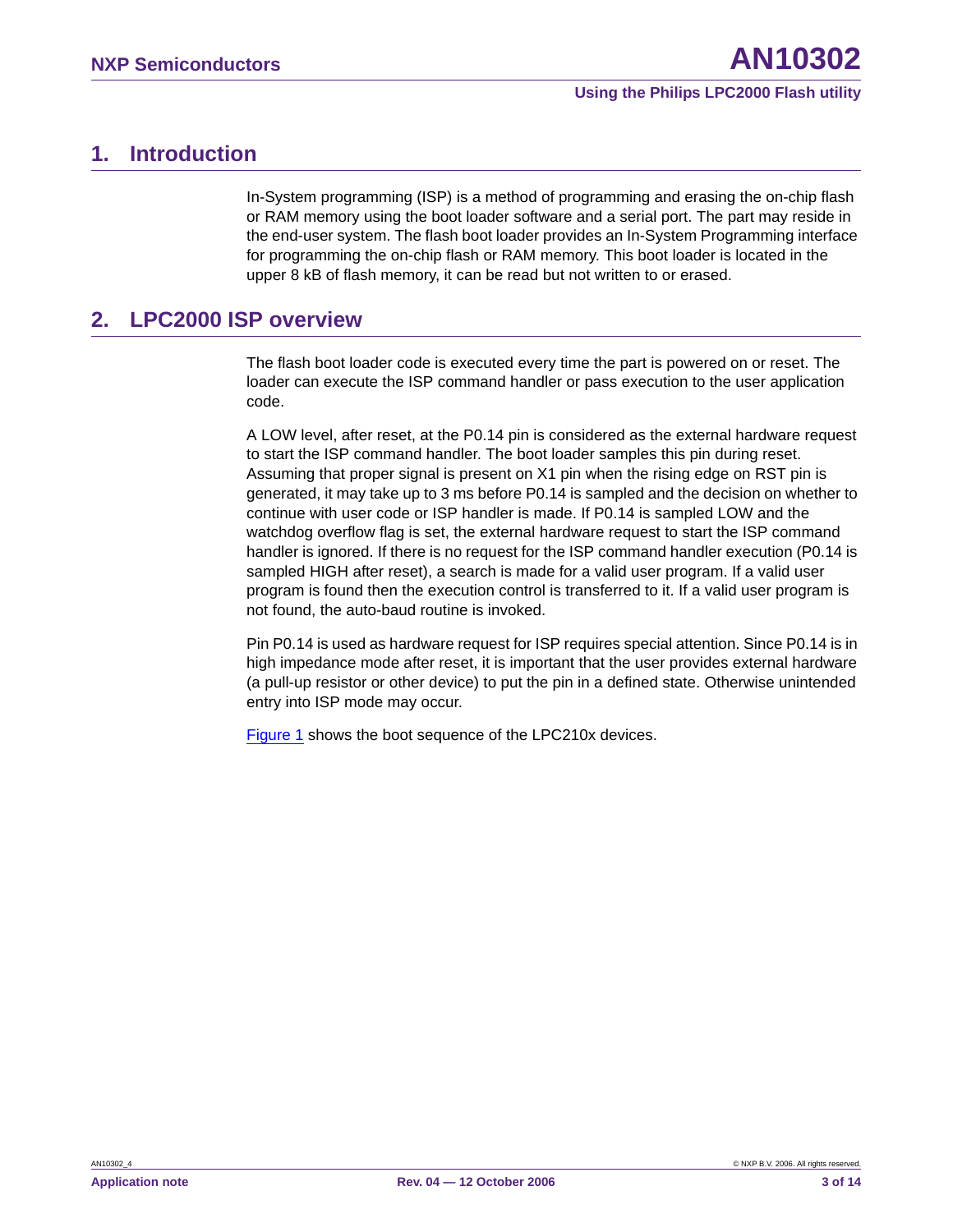## **NXP Semiconductors AN10302**

### **Using the Philips LPC2000 Flash utility**

<span id="page-3-0"></span>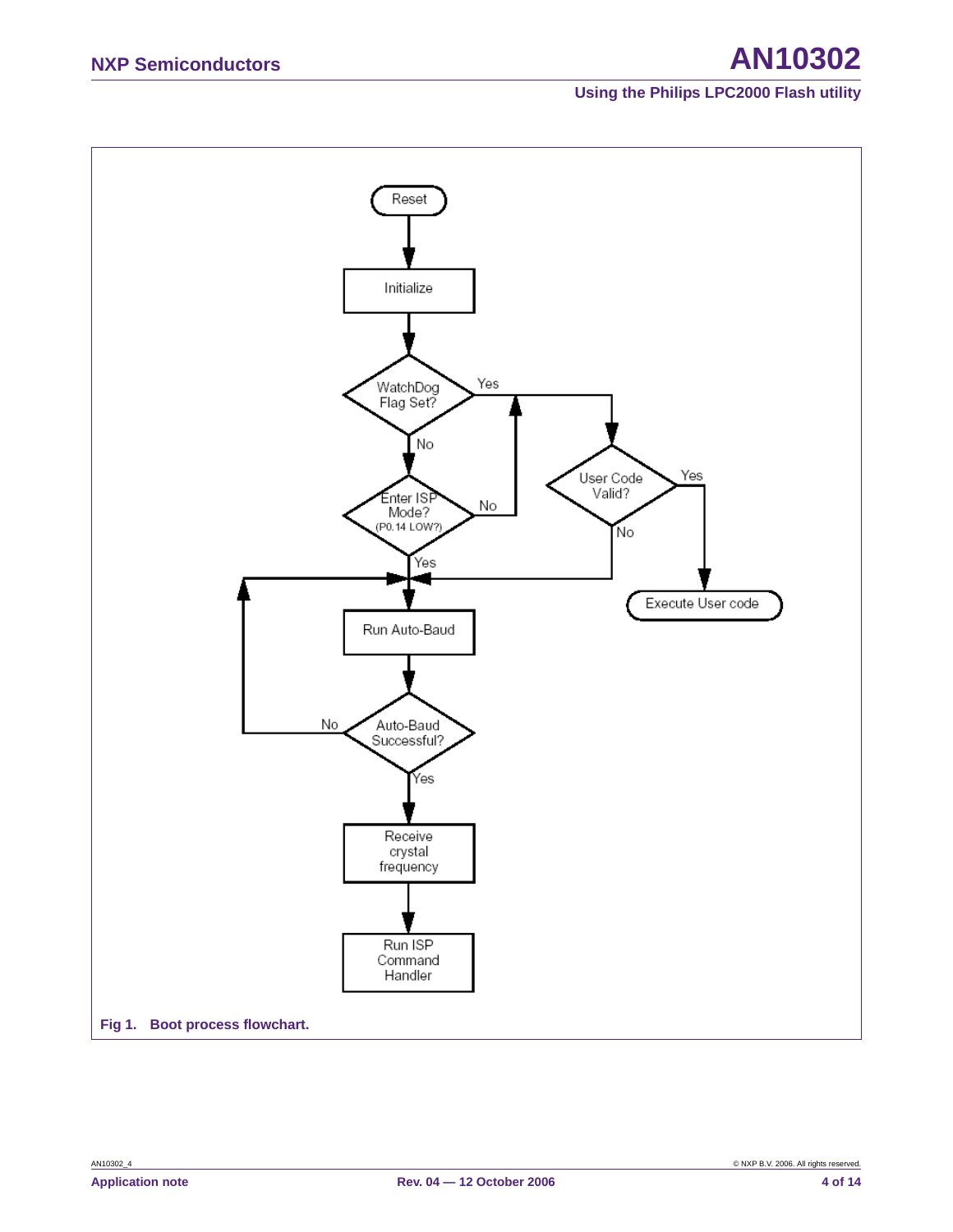### <span id="page-4-1"></span>**3. Details of the Philips LPC2000 Flash utility**

This flash utility is available for free download from the Philips website. This software, in combination with the hardware described below, allows for hands-off erasure, uploading, and execution of code.

The Philips LPC2000 Flash utility utilizes two, otherwise unused, signals (RTS and DTR) of the PC serial port to control the microcontroller reset and P0.14 pins. The port pin P0.14, if LOW during reset, puts the microcontroller into In System Programming (ISP) mode; this pin has the alternate functions of external interrupt one and general purpose I/O (GPIO). Some details on the associated circuitry will help in understanding how this works.



### <span id="page-4-2"></span><span id="page-4-0"></span>**3.1 Manual entry into ISP mode**

With jumper J1 removed and jumper J2 in place ISP mode will be entered manually by holding S2 while pressing and releasing S1 (reset). This can become cumbersome and so it is advantageous to use RTS/DTR control of these signals.

### <span id="page-4-3"></span>**3.2 ISP mode entry using DTR/RTS**

With jumper J1 inserted and jumper J2 removed the reset and P0.14 signals may be controlled by the previously un-used RTS/DTR signals of the PC serial port. In this application both these signals are active HIGH. When RTS is asserted Q2 is turned on and the microcontroller reset is pulled LOW. While the micro is held in reset, DTR is asserted and P0.14 is held LOW. RTS is then brought LOW and so Q2 is turned off. The 10K pull-up resistor releases the RESET signal by pulling it HIGH. The microcontroller is now running in ISP mode.

This sequence of ISP mode entry is performed for every operation offered by the Philips LPC2000 Flash Utility.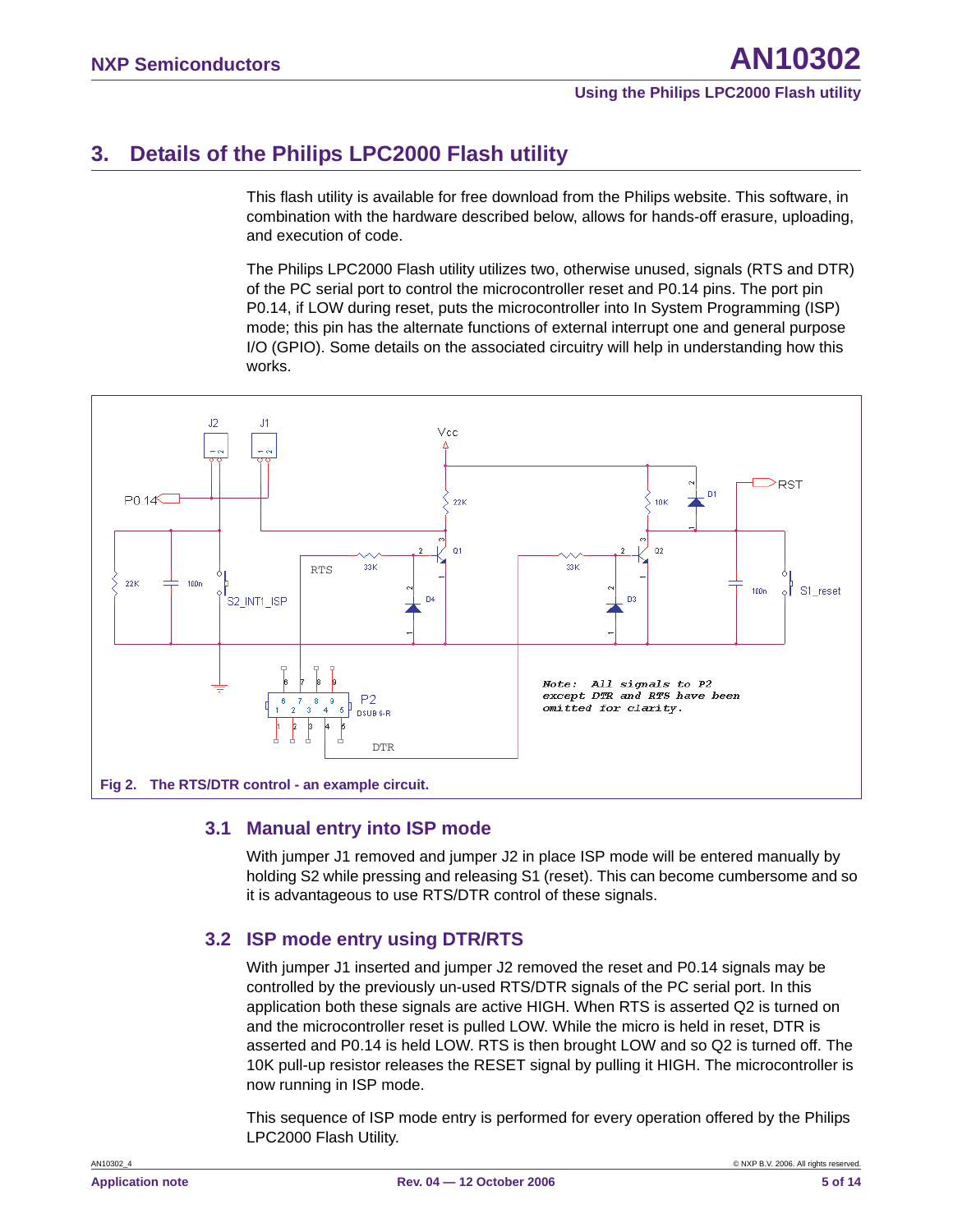| TPS                                                    | LPC2000 Flash Utility V2.0.1                                       |                                                            |
|--------------------------------------------------------|--------------------------------------------------------------------|------------------------------------------------------------|
| Flash Programming                                      | Erase / Blank                                                      | Communication                                              |
| Filename:<br>C:\Documents and Settings\rsoennic\Deskti | C Entire Device<br><b>Blank Check</b><br><b>6</b> Selected Sectors | Connected To Port:<br>COM1:                                |
| <b>Execute Code</b><br>Upload to Flash<br>after Upload | Start Sector: 0                                                    | Use Baud Rate:<br>9600                                     |
| Compare Flash<br><b>Manual Reset</b><br>2              | Erase<br>End Sector: 7                                             |                                                            |
| Device                                                 |                                                                    | Use DTR/RTS<br>for Reset and                               |
| Device: LPC2129<br>Read                                | Part ID:                                                           | $\overline{\mathbf{v}}$<br><b>Boot Loader</b><br>Selection |
| XTAL Freq. [kHz]: 12000                                | Device ID<br>Boot Loader ID:                                       |                                                            |
|                                                        |                                                                    |                                                            |

The main screen of the Flash Utility provides access to most if its functionality. When the "use DTR/RTS…" box (1) is checked then control of reset and P0.14 is done by the utility as described above. If this box is unchecked then ISP mode must be entered manually. If the "execute code after upload" is checked then, after code is programmed into the flash, an extra reset pulse is sent to the microcontroller to reset the part. Since, at this time, P0.14 will be HIGH, the part will execute code in flash after this reset.

When the utility connects to the MCB2100 it will attempt to connect at the selected baud rate. The highest baud rate achievable will depend mostly on the frequency of the crystal. Using standard baud rate crystals (e.g. 14.7456 MHz) will increase the maximum baud rate achievable.

### <span id="page-5-1"></span>**3.3 Flash buffer operations**

<span id="page-5-0"></span>The flash buffer operation screen (accessible from the "buffer" pull-down menu) allows functions such as loading a HEX file, downloading from flash, uploading to flash, filling the buffer, saving the HEX file and calculation of the checksum "valid code" vector $\mathbb{1}$ . There is also the ability to fill the buffer with a particular value<sup>1</sup> and program this buffer to flash.

<sup>1.</sup> The valid code vector at 0x14 is merely the two's complement of the sum of the vector table. By assigning it this value the checksum for the entire vector table is 0x00 which indicates valid flash code. After reset the bootloader will examine this location and, if the value is correct (an indication of valid user code in flash), will execute code out of flash. If the value is not correct the bootloader will enter ISP mode. The Philips LPC2000 Flash Utility will automatically calculate and program this value during an upload to flash. Alternatively the vector calculation may be performed on the contents of flash buffer as shown in the screen-shot below.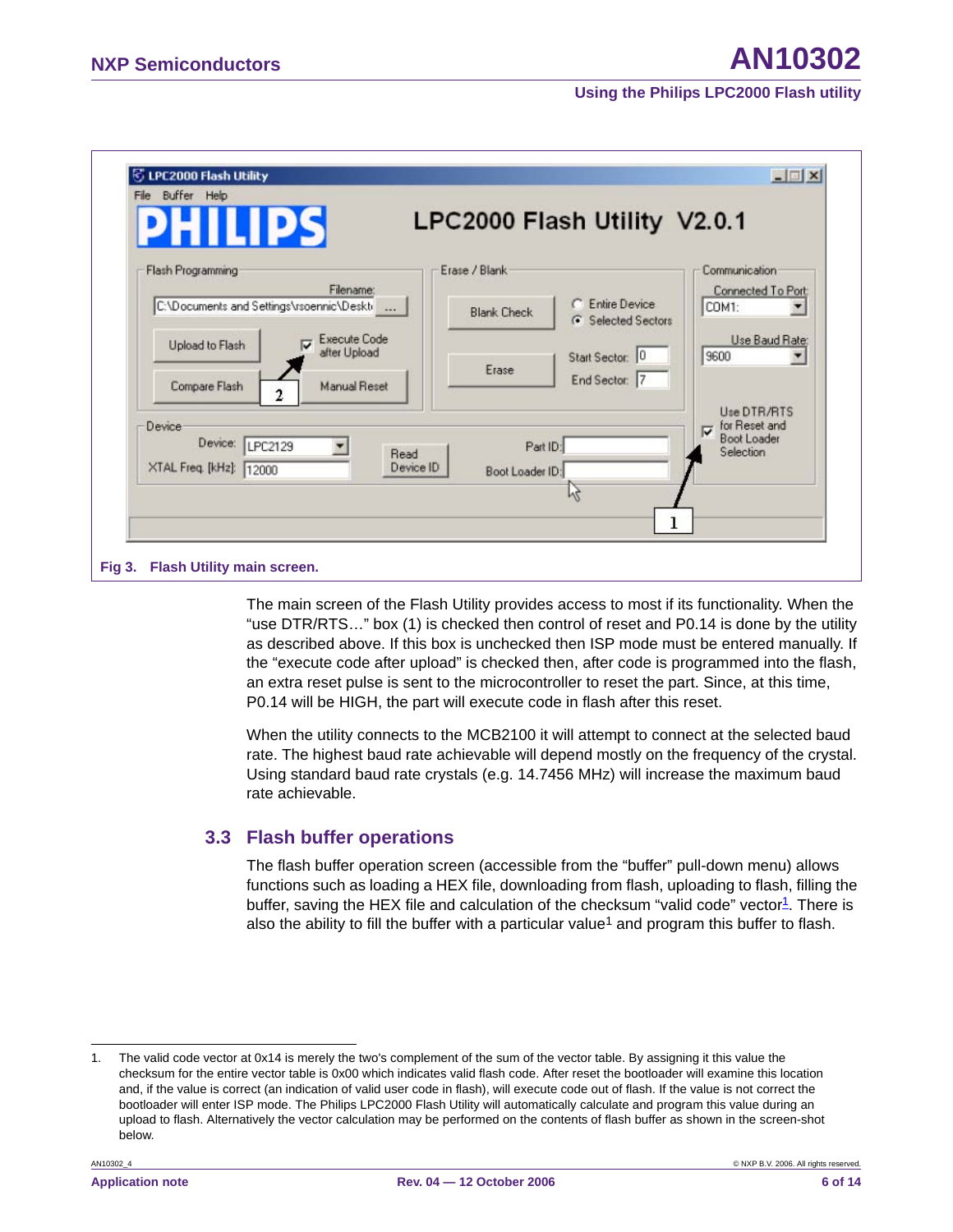| &H0000 0000                                           | FF | FF | FF | FF          | FF            | FF | FF | FF | FF                           | FF | FF | FF | FF                | FF | FF | FF |               | UUUUUUUUUUUUUUU                    |                      |
|-------------------------------------------------------|----|----|----|-------------|---------------|----|----|----|------------------------------|----|----|----|-------------------|----|----|----|---------------|------------------------------------|----------------------|
| &H0000 0010                                           | FF | FF | FF | FF          | 07            | 00 | 00 | 00 | FF                           | FF | FF | FF | FF                | FF | FF | FF |               | UUUUUUUUUUUU                       |                      |
| &H0000 0020                                           | FF | FF | FF | FF          | FF            | FF | FF | FF | FF                           | FF | FF | FF | FF                | FF | FF | FF |               | <u>UUUUUUUUUUUUUUU</u>             |                      |
| &H0000 0030                                           | FF | FF | FF | FF          | FF            | FF | FF | FF | FF                           | FF | FF | FF | FF                | FF | FF | FF |               |                                    |                      |
| &H0000 0040                                           | FF | FF | FF | FF          | FF            | FF | FF | FF | FF                           | FF | FF | FF | FF                | FF | FF | FF |               | UUUUUUUUUUUUUUU                    |                      |
| &H0000 0050                                           | FF | FF | FF | FF          | FF            | FF | FF | FF | FF                           | FF | FF | FF | FF                | FF | FF | FF |               | UUUUUUUUUUUUUUU<br>UUUUUUUUUUUUUUU |                      |
| &H0000 0060                                           | FF | FF | FF | FF          | FF            | FF | FF | FF | FF                           | FF | FF | FF | FF                | FF | FF | FF |               | <u>UUUUUUUUUUUUUUU</u>             |                      |
| &H0000 0070                                           | FF | FF | FF | FF          | FF            | FF | FF | FF | FF                           | FF | FF | FF | FF                | FF | FF | FF |               | UUUUUUUUUUUUUUU                    |                      |
| &H0000 0080                                           | FF | FF | FF | FF          | FF            | FF | FF | FF | FF                           | FF | FF | FF | FF                | FF | FF | FF |               | UUUUUUUUUUUUUUU                    |                      |
| &H0000 0090                                           | FF | FF | FF | FF          | FF            | FF | FF | FF | FF                           | FF | FF | FF | FF                | FF | FF | FF |               | UUUUUUUUUUUUUUU                    |                      |
| &H0000 00A0                                           | FF | FF | FF | FF          | FF            | FF | FÈ | FF | FF                           | FF | FF | FF | FF                | FF | FF | FF |               | <b>UUUUUUUUUUUUUUU</b>             |                      |
| &H0000 00B0                                           | FF | FF | FF | FF          | FF            | FF | FF | FF | FF                           | FF | FF | FF | FF                | FF | FF | FF |               | UUUUUUUUUUUUUUU                    |                      |
| &H0000 00C0                                           | FF | FF | FF | FF          | FF            | FF | FF | FF | FF                           | FF | FF | FF | FF                | FF | FF | FF |               | ,,,,,,,,,,,,,,,,,,,                |                      |
| &H0000 00D0                                           | FF | FF | FF | FF          | FF            | FF | FF | FF | FF                           | FF | FF | FF | FF                | FF | FF | FF |               | UUUUUUUUUUUUUUU                    |                      |
| &H0000 00E0                                           | FF | FF | FF | FF          | FF            | FF | FF | FF | FF                           | FF | FF | FF | FF                | FF | FF | FF |               | uuuuuuuuuuuu                       |                      |
| &H0000 00F0                                           | FF | FF | FF | FF          | FF            | FF | FF | FF | FF                           | FF | FF | FF | FF                | FF | FF | FF |               | UUUUUUUUUUUUUUU                    |                      |
| &H0000 0100                                           | FF | FF | FF | FF          | FF            | FF | FF | FF | FF                           | FF | FF | FF | FF                | FF | FF | FF |               | <u>UUUUUUUUUUUUUUU</u>             |                      |
| &H0000 0110                                           | FF | FF | FF | FF          | FF            | FF | FF | FF | FF                           | FF | FF | FF | FF                | FF | FF | FF |               | UUUUUUUUUUUUUUU                    |                      |
| &H0000 0120                                           | FF | FF | FF | FF          | FF            | FF | FF | FF | FF                           | FF | FF | FF | FF                | FF | FF | FF |               | uuuuuuuuuuuu                       |                      |
| &H0000 0130                                           | FF | FF | FF | FF          | FF            | FF | FF | FF | FF                           | FF | FF | FF | FF                | FF | FF | FF |               | UUUUUUUUUUUUUUU                    |                      |
| &H0000 0140                                           | FF | FF | FF | FF          | FF            | FF | FF | FF | FF                           | FF | FF | FF | FF                | FF | FF | FF |               | <u>UUUUUUUUUUUUUUU</u>             |                      |
| &H0000 0150                                           | FF | FF | FF | FF          | FF            | FF | FF | FF | FF                           | FF | FF | FF | FF                | FF | FF | FF |               | UUUUUUUUUUUUUUU                    |                      |
| &H0000 0160                                           | FF | FF | FF | FF          | FF            | FF | FF | FF | FF                           | FF | FF | FF | FF                | FF | FF | FF |               | uuuuuuuuuuuu                       |                      |
| &H0000 0170                                           | FF | FF | FF | FF          | FF            | FF | FF | FF | FF                           | FF | FF | FF | FF                | FF | FF | FF |               | UUUUUUUUUUUUUUU                    |                      |
| &H0000 0180                                           | FF | FF | FF | FF          | FF            | FF | FF | FF | FF                           | FF | FF | FF | FF                | FF | FF | FF |               | UUUUUUUUUUUUUUU                    |                      |
| &H0000 0190                                           | FF | FF | FF | FF          | FF            | FF | FF | FF | FF                           | FF | FF | FF | FF                | FF | FF | FF |               | UUUUUUUUUUUUUUU                    |                      |
| &H0000 01A0                                           | FF | FF | FF | FF          | FF            | FF | FF | FF | FF                           | FF | FF | FF | FF                | FF | FF | FF |               | uuuuuuuuuuuu                       |                      |
| &H0000 01B0                                           | FF | FF | FF | FF          | FF            | FF | FF | FF | FF                           | FF | FF | FF | FF                | FF | FF | FF |               | <b>UUUUUUUUUUUUUU</b>              |                      |
| &H0000 01C0                                           | FF | FF | FF | FF          | FF            | FF | FF | FF | FF                           | FF | FF | FF | FF                | FF | FF | FF |               | UUUUUUUUUUUUUUU                    |                      |
| &H0000 01D0                                           | FF | FF | FF | FF          | FF            | FF | FF | FF | FF                           | FF | FF | FF | FF                | FF | FF | FF |               | yyyyyyyyyyyyy                      |                      |
| &H0000 01E0                                           | FF | FF | FF | FF          | FF            | FF | FF | FF | FF                           | FF | FF | FF | FF                | FF | FF | FF |               | UUUUUUUUUUUUUUU                    |                      |
| &H0000 01F0                                           | FF | FF | FF | FF          | FF            | FF | FF | FF | FF                           | FF | FF | FF | FF                | FF | FF | FF |               | UUUUUUUUUUUUUUU                    | $\blacktriangledown$ |
| Load Hex File                                         |    |    |    | Vector Calc |               |    |    |    | Upload to Flash              |    |    |    | Download Flash    |    |    |    | Save Hex File | <b>Fill Buffer</b>                 |                      |
| Code Execution                                        |    |    |    |             |               |    |    |    | Address Range                |    |    |    |                   |    |    |    |               | Fill Value: 22                     |                      |
|                                                       |    |    |    |             |               |    |    |    | G Selected Range             |    |    |    | Start: 8H00000000 |    |    |    |               |                                    |                      |
| <b>Run from Address</b>                               |    |    |    | 8H00000000  | C Thumb G ARM |    | c  |    | <b>Entire Buffer</b>         |    |    |    | End: &H0003DFFF   |    |    |    |               |                                    |                      |
|                                                       |    |    |    |             |               |    |    |    | <b>LPC2000 Flash Utility</b> |    |    |    |                   |    |    |    |               |                                    |                      |
| Calculation of LPC200 Start Checksum Vector Succeeded |    |    |    |             |               |    |    |    |                              |    |    |    |                   |    |    |    |               |                                    |                      |

### <span id="page-6-0"></span>**3.4 RAM buffer operations**

Ram buffer operations (accessible from the "buffer" pull-down menu) are similar to flash buffer operations including the uploading of HEX files etc.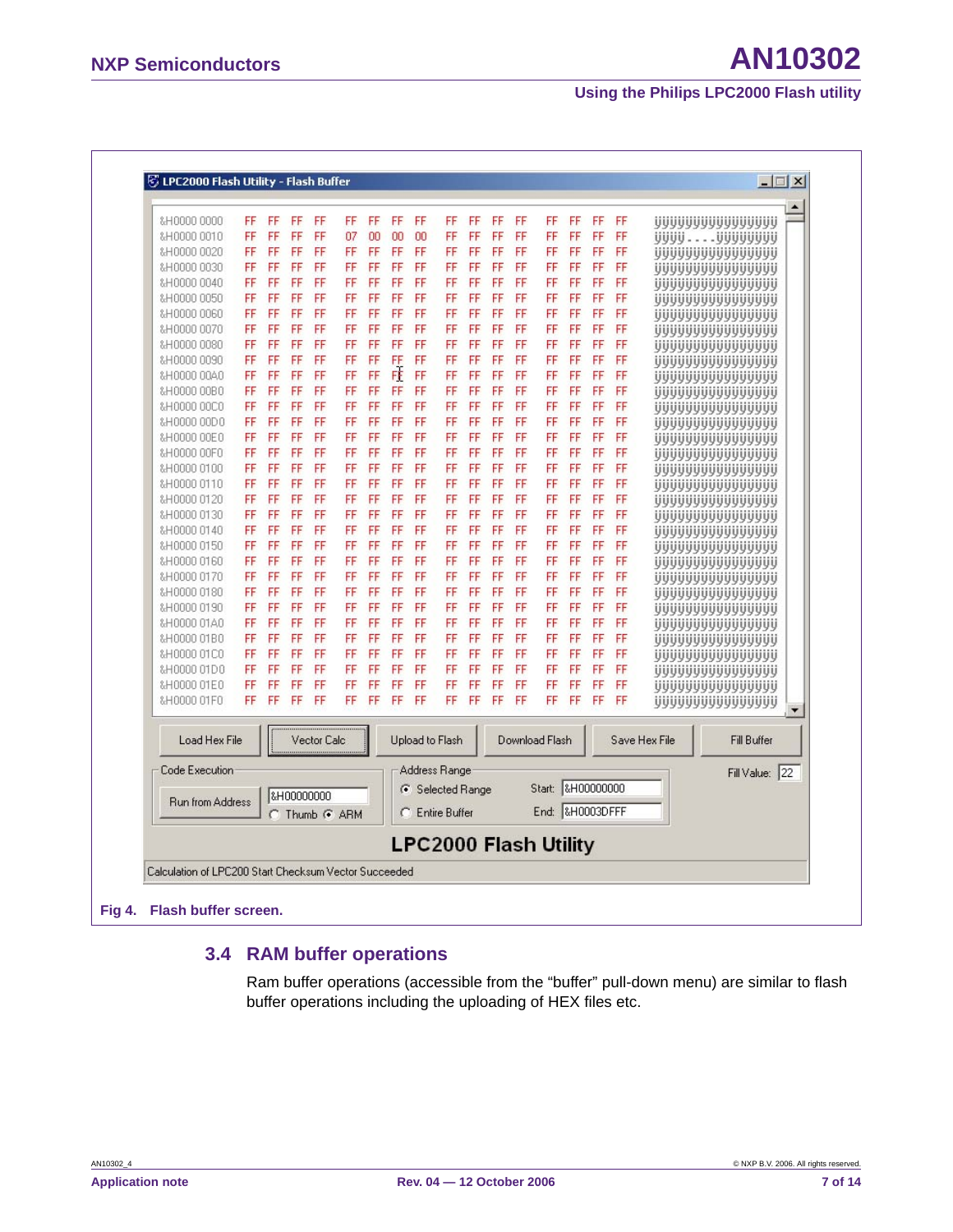| &H4000 0010                | FF       | FF       | FF       | FF         | FF            | FF       | FF       | FF       | FF               | FF                   | FF       | FF       | FF                           | FF       | FF       | FF                |               | UUUUUUUUUUUUUUU                            |  |
|----------------------------|----------|----------|----------|------------|---------------|----------|----------|----------|------------------|----------------------|----------|----------|------------------------------|----------|----------|-------------------|---------------|--------------------------------------------|--|
| &H4000 0020                | FF       | FF       | FF       | FF         | FF            | FF       | FF       | FF       | FF               | FF                   | FF       | FF       | FF                           | FF       | FF       | FF                |               | UUUUUUUUUUUUUUU                            |  |
| &H4000 0030                | FF       | FF       | FF       | FF<br>FF   | FF            | FF       | FF       | FF       | FF               | FF                   | FF       | FF<br>FF | FF                           | FF       | FF       | FF                |               | UUUUUUUUUUUUUUU                            |  |
| &H4000 0040                | FF<br>FF | FF<br>FF | FF<br>FF | FF         | FF<br>FF      | FF<br>FF | FF<br>FF | FF<br>FF | FF<br>FF         | FF<br>FF             | FF<br>FF | FF       | FF                           | FF<br>FF | FF<br>FF | FF<br>FF          |               | UUUUUUUUUUUUUUU                            |  |
| &H4000 0050<br>상4000 0060  | FF       | FF       | FF       | FF         | FF            | FF       |          | FF       |                  | FF                   |          | FF       | FF                           | FF       | FF       | FF                |               | UUUUUUUUUUUUUUU                            |  |
| &P14000 0070               | FF       | FF       | FF       | FF         | FF            | FF       | FF<br>FF | FF       | FF<br>FF         | FF                   | FF<br>FF | FF       | FF<br>FF                     | FF       | FF       | FF                |               | UUUUUUUUUUUUUUU                            |  |
| &H4000 0080                | FF       | FF       | FF       | FF         | FF            | FF       | FF       | FF       | FF               | FF                   | FF       | FF       | FF                           | FF       | FF       | FF                |               | UUUUUUUUUUUUUUU                            |  |
| &H4000 0090                | FF       | FF       | FF       | FF         | FF            | FF       | FF       | FF       | FF               | FF                   | FF       | FF       | FF                           | FF       | FF       | FF                |               | UUUUUUUUUUUUUUU                            |  |
| &H4000 00A0                | FF       | FF       | FF       | FF         | FF            | FF       | FF       | FF       | FF               | FF                   | FF       | FF       | FF                           | FF       | FF       | FF                |               | <u>VYYYYYYYYYYYYYYY</u><br>UUUUUUUUUUUUUUU |  |
| &H4000 00B0                | FF       | FF       | FF       | FF         | FF            | FF       | FF       | FF       | FF               | FF                   | FF       | FF       | FF                           | FF       | FF       | FF                |               | UUUUUUUUUUUUUUU                            |  |
| &H4000 00C0                | FF       | FF       | FF       | FF         | FF            | FF       | FF       | FF       | FF               | FF                   | FF       | FF       | FF                           | FF       | FF       | FF                |               | UUUUUUUUUUUUUUU                            |  |
| &H4000 00D0                | FF       | FF       | FF       | FF         | FF            | FF       | FF       | FF       | FF               | FF                   | FF       | FF       | FF                           | FF       | FF       | FF                |               | UUUUUUUUUUUUUUU                            |  |
| &H4000 00E0                | FF       | FF       | FF       | FF         | FF            | FF       | FF       | FF       | FF               | FF                   | FF       | FF       | FF                           | FF       | FF       | FF                |               | <b>UUUUUUUUUUUUUUU</b>                     |  |
| &H4000 00F0                | FF       | FF       | FF       | FF         | FF            | FF       | FF       | FF       | FF               | FF                   | FF       | FF       | FF                           | FF       | FF       | FF                |               | UUUUUUUUUUUUUUU                            |  |
| &H4000 0100                | FF       | FF       | FF       | FF         | FF            | FF       | FF       | FF       | FF               | FF                   | FF       | FF       | FF                           | FF       | FF       | FF                |               | UUUUUUUUUUUUUUU                            |  |
| &H4000 0110                | FF       | FF       | FF       | FF         | FF            | FF       | FF       | FF       | FF               | FF                   | FF       | FF       | FF                           | FF       | FF       | FF                |               | yyyyyyyyyyyyyy                             |  |
| &H4000 0120                | FF       | FF       | FF       | FF         | FF            | FF       | FF       | FF       | FF               | FF                   | FF       | FF       | FF                           | FF       | FF       | FF                |               | <u>UUUUUUUUUUUUUUU</u>                     |  |
| &H4000 0130                | FF       | FF       | FF       | FF         | FF            | FF       | FF       | FF       | FF               | FF                   | FF       | FF       | FF                           | FF       | FF       | FF                |               | UUUUUUUUUUUUUUU                            |  |
| &H4000 0140                | FF       | FF       | FF       | FF         | FF            | FF       | FF       | FF       | FF               | FF                   | FF       | FF       | FF                           | FF       | FF       | FF                |               | <u>UUUUUUUUUUUUUUU</u>                     |  |
| &H4000 0150                | FF       | FF       | FF       | FF         | FF            | FF       | FF       | FF       | FF               | FF                   | FF       | FF       | FF                           | FF       | FF       | FF                |               | UUUUUUUUUUUUUUU                            |  |
| &H4000 0160                | FF       | FF       | FF       | FF         | FF            | FF       | FF       | FF       | FF               | FF                   | FF       | FF       | FF                           | FF       | FF       | FF                |               | UUUUUUUUUUUUUUU                            |  |
| &H4000 0170                | FF       | FF       | FF       | FF         | FF            | FF       | FF       | FF       | FF               | FF                   | FF       | FF       | FF                           | FF       | FF       | FF                |               | UUUUUUUUUUUUUUU                            |  |
| &H4000 0180                | FF       | FF       | FF       | FF         | FF            | FF       | FF       | FF       | FF               | FF                   | FF       | FF       | FF                           | FF       | FF       | FF                |               | <u>UUUUUUUUUUUUUUU</u>                     |  |
| &H4000 0190                | FF       | FF       | FF       | FF         | FF            | FF       | FF       | FF       | FF               | FF                   | FF       | FF       | FF                           | FF       | FF       | FF                |               | <u>VYYYYYYYYYYYYYYY</u>                    |  |
| &H4000 01A0                | FF       | FF       | FF       | FF         | FF            | FF       | FF       | FF       | FF               | FF                   | FF       | FF       | FF                           | FF       | FF       | FF                |               | <u>UUUUUUUUUUUUUUU</u>                     |  |
| &H4000 01B0                | FF       | FF       | FF       | FF         | FF            | FF       | FF       | FF       | FF               | FF                   | FF       | FF       | FF                           | FF       | FF       | FF                |               | UUUUUUUUUUUUUUU                            |  |
| &H4000 01C0                | FF<br>FF | FF<br>FF | FF<br>FF | FF<br>FF   | FF<br>FF      | FF<br>FF | FF<br>FF | FF<br>FF | FF               | FF<br>FF             | FF<br>FF | FF<br>FF | FF<br>FF                     | FF<br>FF | FF<br>FF | FF<br>FF          |               | UUUUUUUUUUUUUUU                            |  |
| &H4000 01D0<br>&H4000 01E0 | FF       | FF       | FF       | FF         | FF            | FF       | FF       | FF       | FF<br>FF         | FF                   | FF       | FF       | FF                           | FF       | FF       | FF                |               | UUUUUUUUUUUUUUU                            |  |
| &H4000 01F0                | FF       | FF       | FF       | FF         | FF            | FF       | FF       | FF       | FF               | FF                   | FF       | FF       | FF                           | FF       | FF       | FF                |               | UUUUUUUUUUUUUUU<br><u>UUUUUUUUUUUUUUU</u>  |  |
|                            |          |          |          |            |               |          |          |          |                  |                      |          |          |                              |          |          |                   |               |                                            |  |
| Load Hex File              |          |          |          |            |               |          |          |          | Upload to RAM    |                      |          |          | Download RAM                 |          |          |                   | Save Hex File | <b>Fill Buffer</b>                         |  |
| Code Execution             |          |          |          |            |               |          |          |          | Address Range    |                      |          |          |                              |          |          |                   |               | Fill Value: FF                             |  |
|                            |          |          |          | &H40000200 |               |          |          |          | ← Selected Range |                      |          |          |                              |          |          | Start: &H40000000 |               |                                            |  |
| <b>Run from Address</b>    |          |          |          |            | C Thumb G ARM |          |          |          | C                | <b>Entire Buffer</b> |          |          |                              |          |          | End: &H40003FFF   |               |                                            |  |
|                            |          |          |          |            |               |          |          |          |                  |                      |          |          | <b>LPC2000 Flash Utility</b> |          |          |                   |               |                                            |  |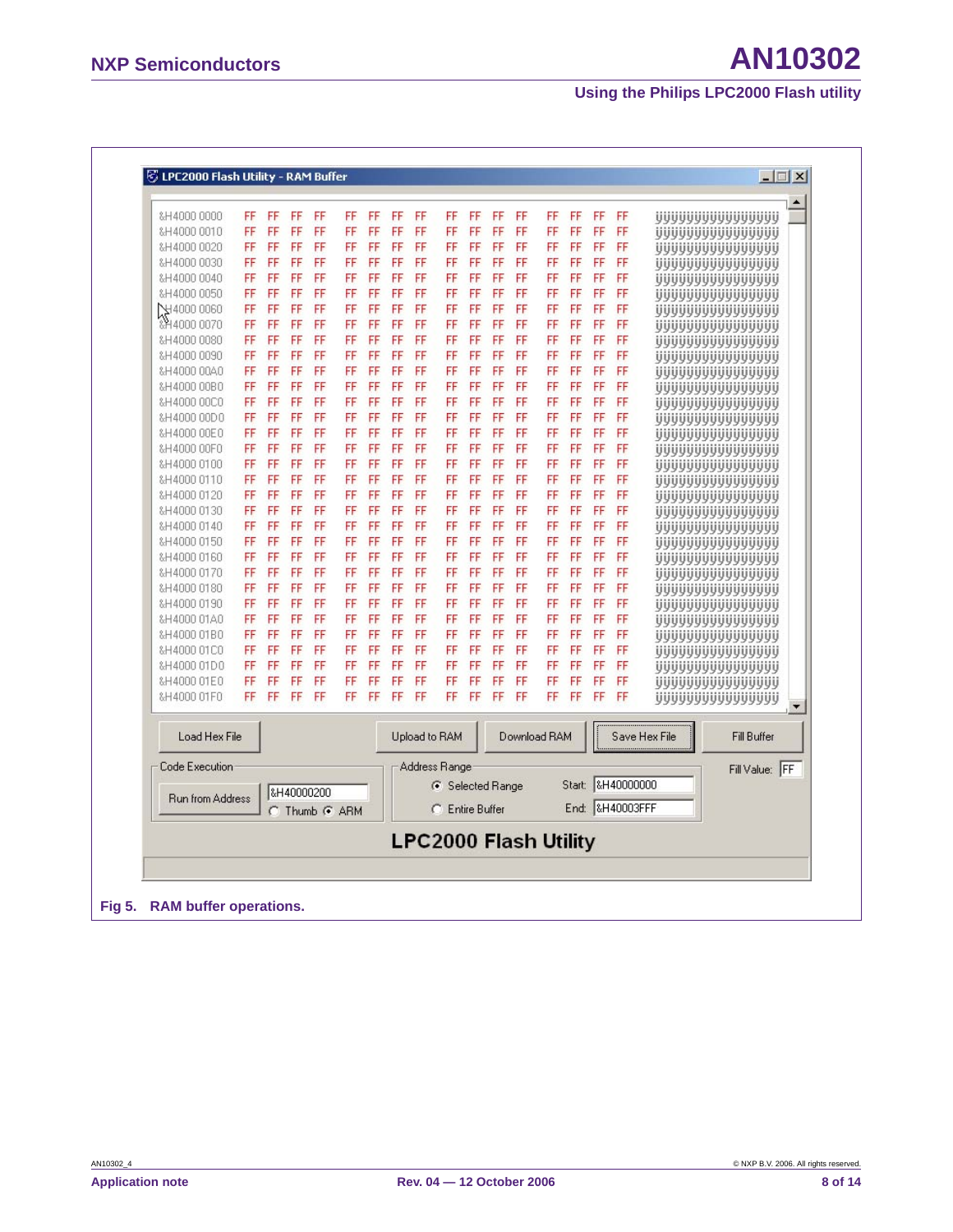### <span id="page-8-1"></span>**4. Hardware**

### **4.1 Keil MCB2100 evaluation board**

[Figure 6](#page-8-0) shows an overview of the Keil MCB2100 evaluation board.

<span id="page-8-2"></span>

<span id="page-8-0"></span>**JTAG port —** Connection to JTAG emulator (e.g. Keil ULink). This is a standard JTAG port as outlined in ARM documentation.

**ETM (Embedded Trace Macrocell) port —** Provides interface to emulators with trace capability.

**P3 and P4, CAN ports —** These provide access to the CAN ports (On boards that feature a microcontroller with CAN interfaces).

**P1 and P2, UARTs —** Access to UART0 and UART1.

**S1 reset —** Microcontroller reset.

**S2 ISP/INT1 —** This button pulls the P0.14 pin of the microcontroller LOW, providing either an external interrupt or manual entry into ISP mode.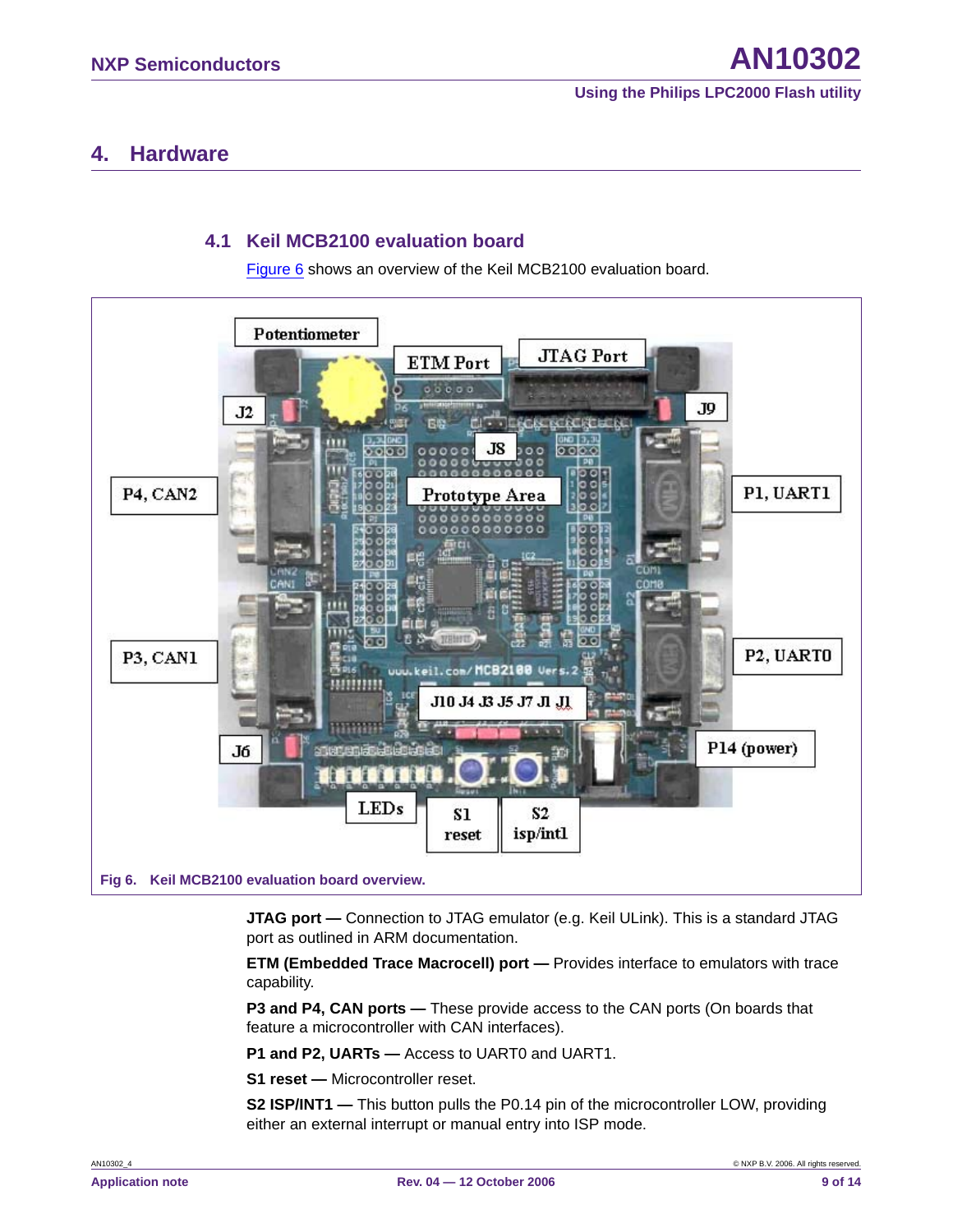**LEDs —** buffered with a 74LVC octal buffer, enabled by J6.

**Potentiometer** — Configured as a voltage divider with its output connected to AIN0 via jumper J2.

**Table 1. Keil MCB2100 jumper functions**

| Jumper               | <b>Function</b>                                                     |
|----------------------|---------------------------------------------------------------------|
| J1                   | Configures P0.14 for DTR/RTS control of ISP (see ISP section below) |
| J2                   | Potentiometer/ADC Connect                                           |
| J3[1]                | 3.3 V enable                                                        |
| J4[1]                | 1.8 V enable                                                        |
| J5                   | 3.3 V analog voltage supply enable                                  |
| J6                   | LED enable                                                          |
| J7                   | Configures P0.14 for external interrupt or manual ISP entry         |
| J8                   | ETM Pins Enable (Pulls TraceSync LOW)                               |
| J9                   | JTAG Debug Pins Enable (Pulls RTCK LOW)                             |
| $J10$ <sup>[2]</sup> | Configures RESET for DTR/RTS control of ISP (see ISP section below) |
|                      |                                                                     |

<span id="page-9-0"></span>[1] These jumpers supply the voltages to the microcontroller and must be in for normal operation.

<span id="page-9-1"></span>[2] Remove this jumper when not using ISP.

#### <span id="page-9-2"></span>**4.1.1 Enabling ISP mode with the MCB2100**

The Keil MCB2100 evaluation board was designed to utilize the RTS/DTR control of reset and P0.14 as featured in the Philips LPC2000 Flash utility.

To setup the MCB2100 for ISP programming **set** the jumpers: **J1, J3, J4, J5, J7** and **J10**. Connect the PC serial port to COM0 of the MCB2100 and start the LPC2000 Flash Utility. Check the "Use DTR/RTS……" box and continue.

### <span id="page-9-3"></span>**4.2 The IAR/Philips LPC210x Kickstart card**

This evaluation board is populated with an LPC2106 microcontroller and features 2 serial ports, 2 user-defined buttons, 16 fully configurable LEDs, 20-pin JTAG interface connector as well as breakout headers for all pins.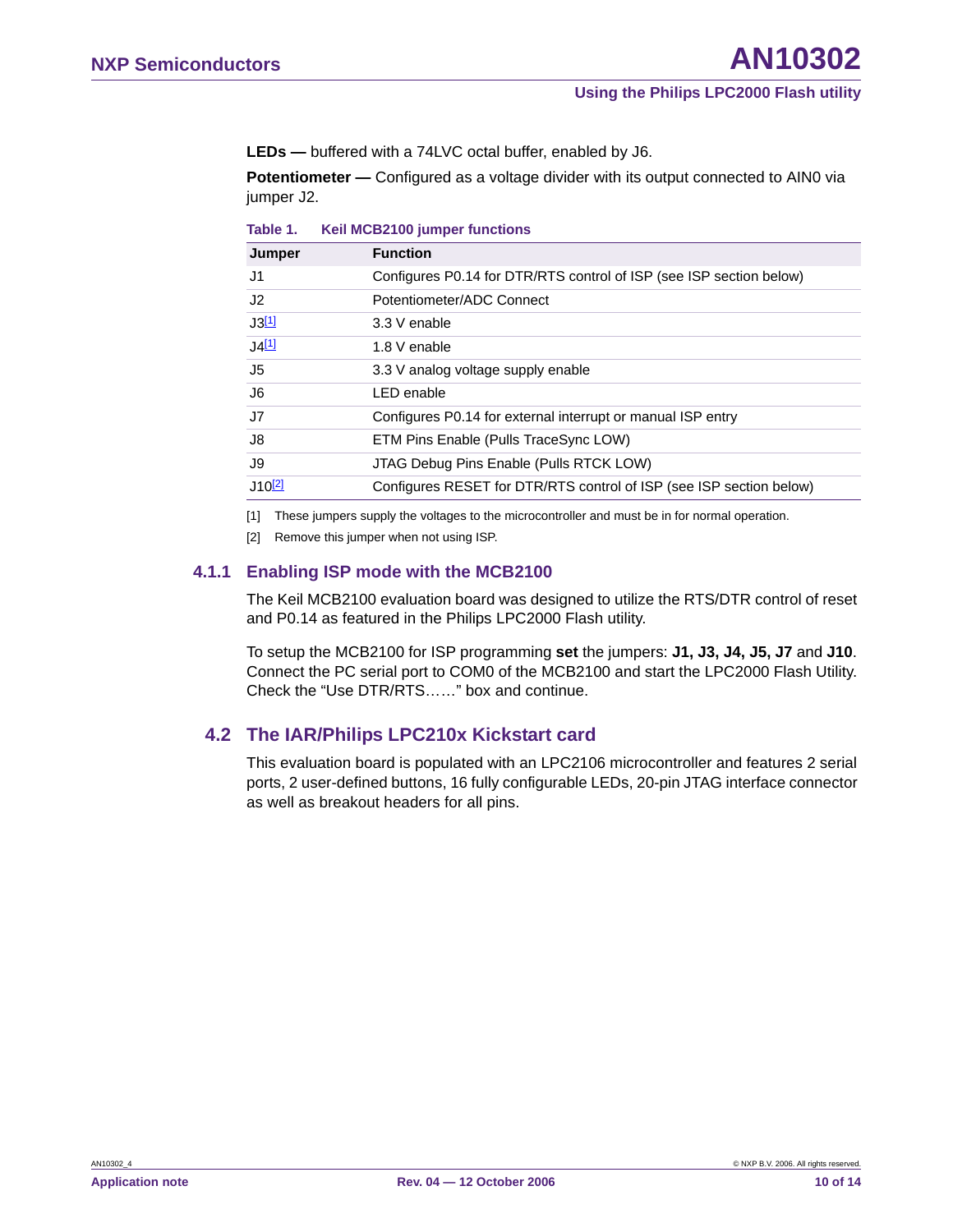## **NXP Semiconductors AN10302**

**Using the Philips LPC2000 Flash utility**



**JTAG port** — Connection to JTAG emulator (e.g. JLink). This is a standard JTAG port as outlined in ARM documentation.

**ETM (Embedded Trace Macrocell) port —** Provides interface to emulators with trace capability.

**P0 and P1, UARTs —** Access to UART0 and UART1.

**RESET —** Microcontroller reset.

**Interrupt0 —** This button provides a source for interrupt zero.

**Interrupt1 —** This button pulls the P0.14 pin of the microcontroller LOW, providing either an external interrupt or manual entry into ISP mode.

**Interrupt2 —** This button provides a source for interrupt two.

**LED jumper block —** enables/disables individual LEDs.

**LEDs —** buffered with a LVT16244.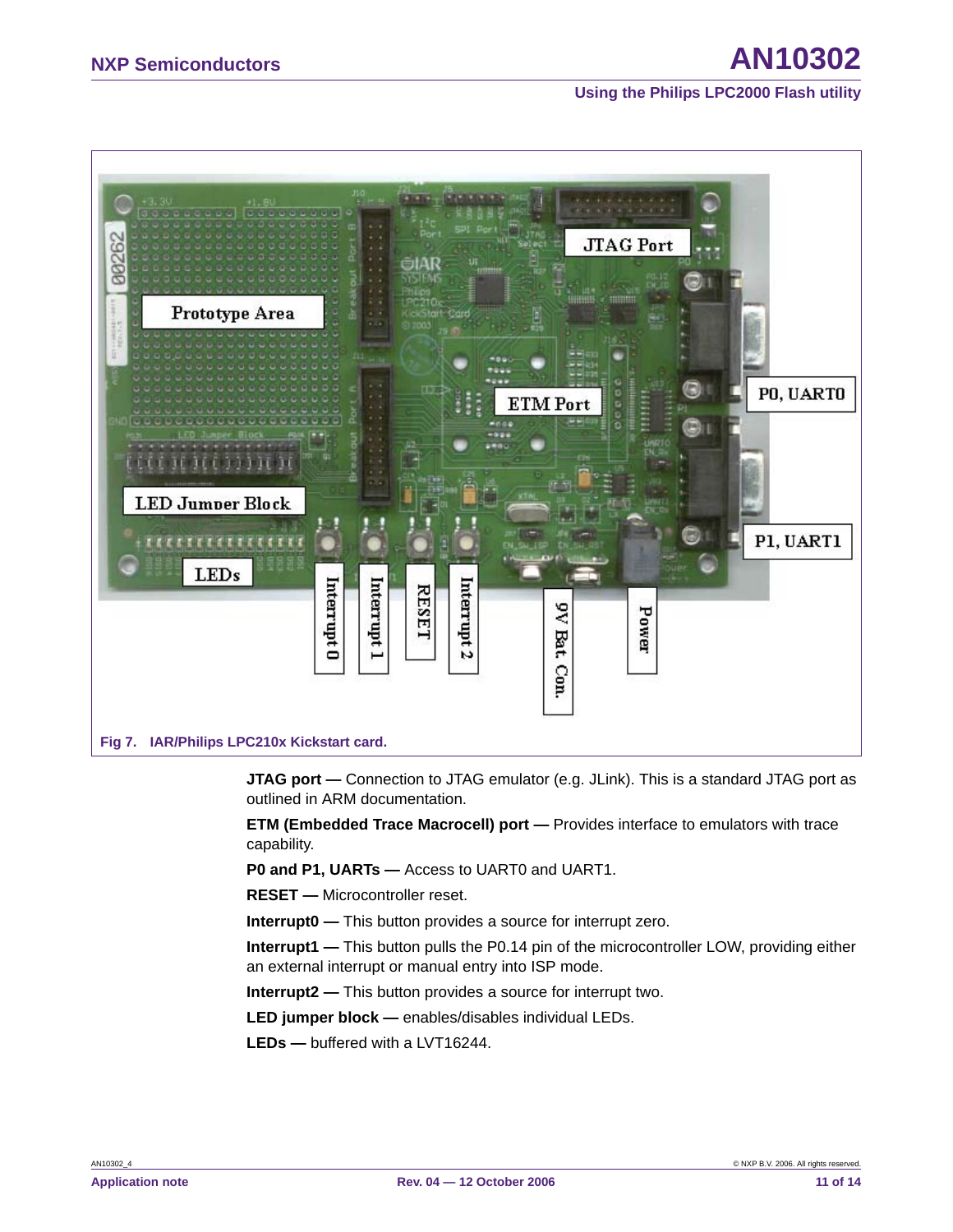| Jumper          | <b>Function</b>                                       |
|-----------------|-------------------------------------------------------|
| JP <sub>1</sub> | Enables external interrupt zero via the push-button   |
| JP <sub>2</sub> | Enables ISP and external interrupt one <sup>[1]</sup> |
| JP3             | Connects P0.9/RxD1 (UART1) to the MAX3232             |
| JP4             | Connects P0.1/RxD0 (UART0) to the MAX3232             |
| JP <sub>5</sub> | Enables external interrupt zero via the push-button   |
| JP <sub>6</sub> | Primary/Secondary JTAG select <sup>[2]</sup>          |
| JP7             | Enable DTR/RTS control of P0.14                       |
| JP8             | Enable DTR/RTS control of RESET                       |
|                 |                                                       |

#### **Table 2. IAR/Philips Kickstart card jumper functions**

<span id="page-11-0"></span>[1] P0.14 and external interrupt one share the same pin; therefore this button may also be used for manual entry into ISP mode by pressing it during a reset.

<span id="page-11-1"></span>[2] This jumper, when in the JTAG1 position, will cause the microcontroller to enter JTAG debug mode after reset. Therefore, when using ISP, this jumper must be removed or placed in the JTAG2 position.

### <span id="page-11-2"></span>**4.2.1 Enabling ISP mode with the IAR/Philips Kickstart card**

The Kickstart Card evaluation board was designed to utilize the RTS/DTR control of reset and P0.14 as featured in the Philips LPC2000 Flash utility.

To setup the Kickstart Card for ISP programming set the jumpers: JP7, JP8, JP2 and JP4. Remove jumper JP6. Connect the PC serial port to P0 (UART0) of the Kickstart Card and start the LPC2000 Flash Utility. Check the "Use DTR/RTS……" box and continue.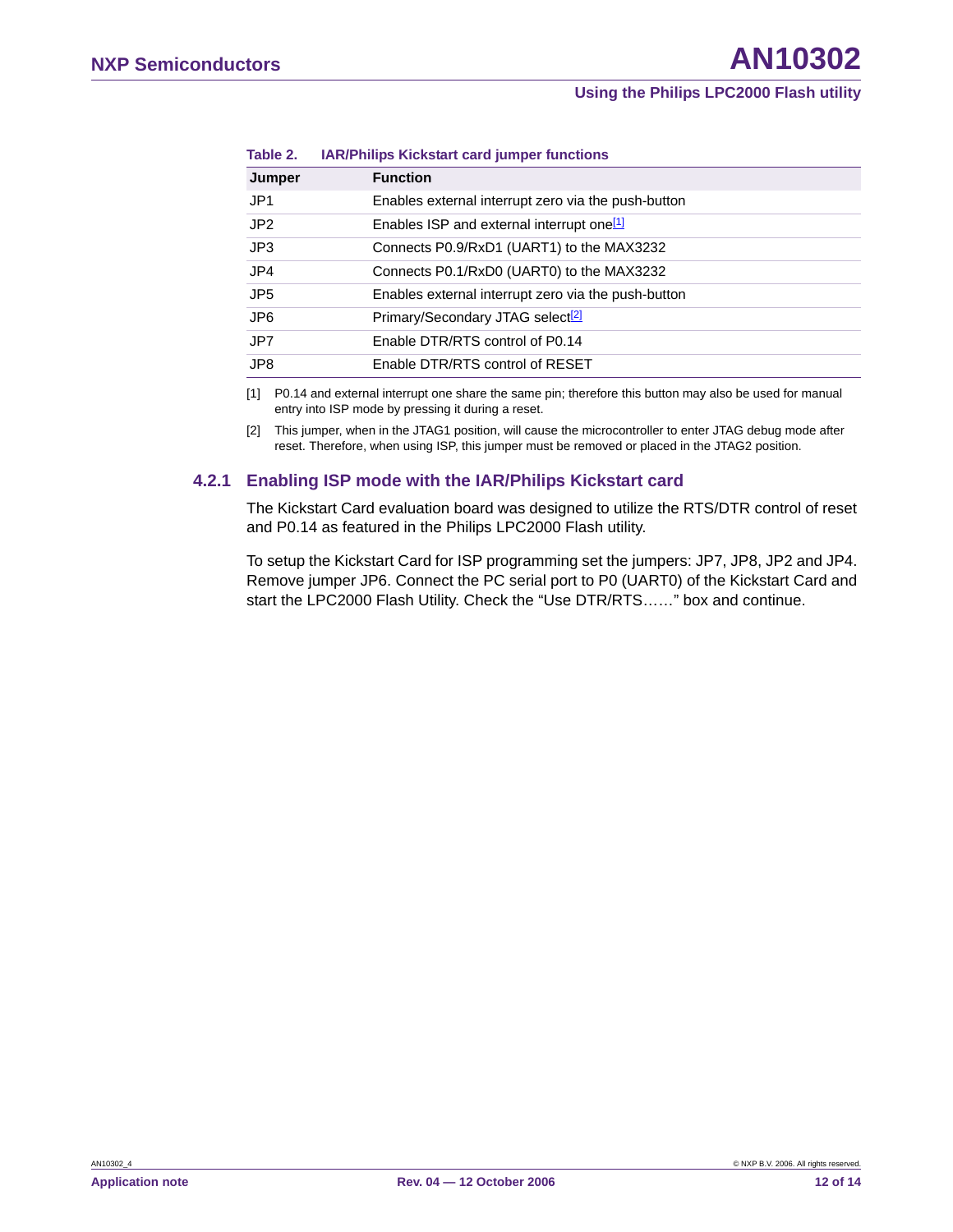## <span id="page-12-0"></span>**5. Legal information**

### <span id="page-12-1"></span>**5.1 Definitions**

**Draft —** The document is a draft version only. The content is still under internal review and subject to formal approval, which may result in modifications or additions. NXP Semiconductors does not give any representations or warranties as to the accuracy or completeness of information included herein and shall have no liability for the consequences of use of such information.

### <span id="page-12-2"></span>**5.2 Disclaimers**

**General —** Information in this document is believed to be accurate and reliable. However, NXP Semiconductors does not give any representations or warranties, expressed or implied, as to the accuracy or completeness of such information and shall have no liability for the consequences of use of such information.

**Right to make changes —** NXP Semiconductors reserves the right to make changes to information published in this document, including without limitation specifications and product descriptions, at any time and without notice. This document supersedes and replaces all information supplied prior to the publication hereof.

**Suitability for use —** NXP Semiconductors products are not designed, authorized or warranted to be suitable for use in medical, military, aircraft, space or life support equipment, nor in applications where failure or malfunction of a NXP Semiconductors product can reasonably be expected to result in personal injury, death or severe property or environmental damage. NXP Semiconductors accepts no liability for inclusion and/or use of NXP Semiconductors products in such equipment or applications and therefore such inclusion and/or use is at the customer's own risk.

**Applications —** Applications that are described herein for any of these products are for illustrative purposes only. NXP Semiconductors makes no representation or warranty that such applications will be suitable for the specified use without further testing or modification.

### <span id="page-12-3"></span>**5.3 Trademarks**

Notice: All referenced brands, product names, service names and trademarks are the property of their respective owners.